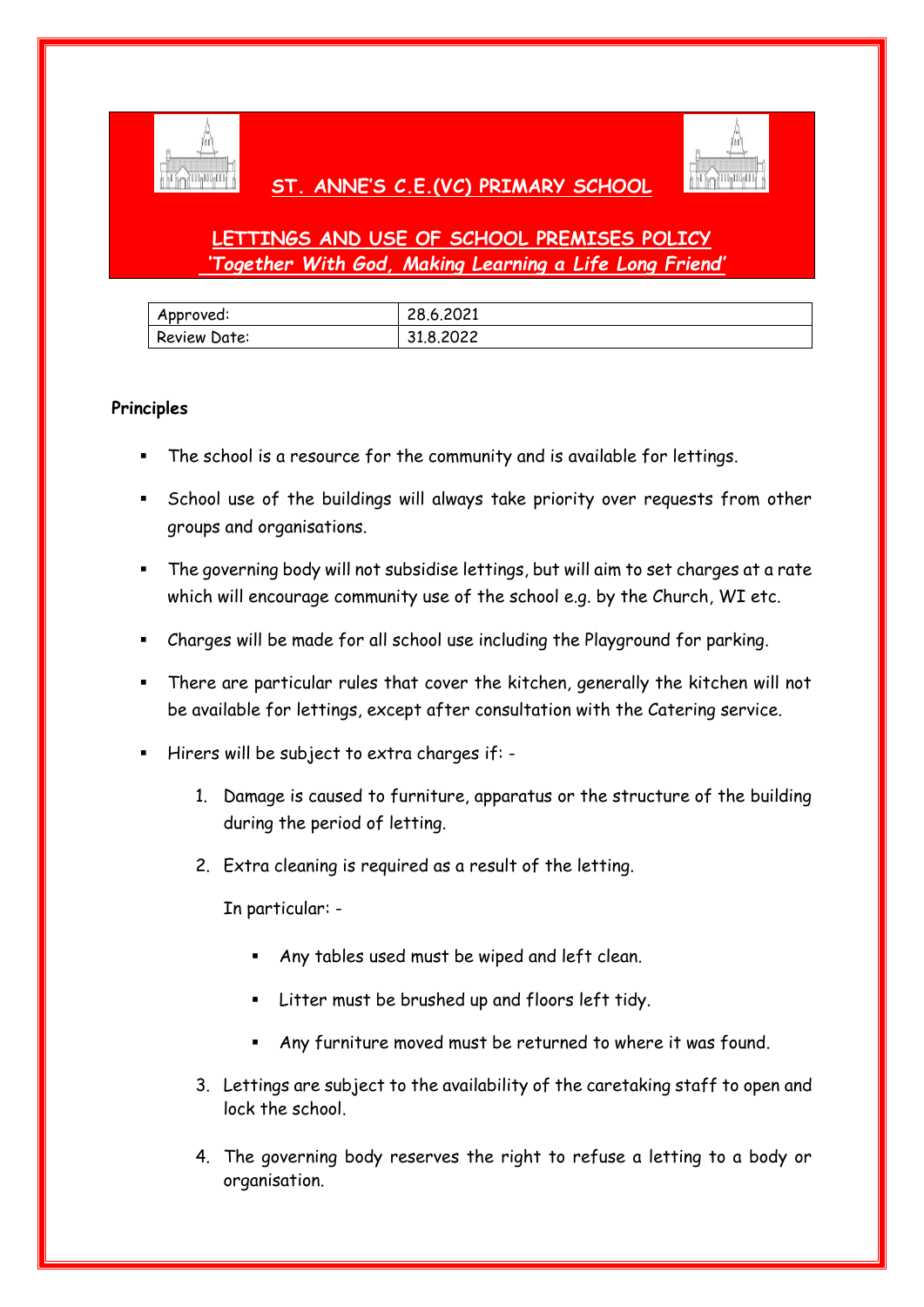### **Insurance**

The hirer will be required to indemnify the School against any liability at law in respect of any accident involving death or bodily injury to any person or damage to or loss of any property real or personal and happening consequent upon or in connection with the use of the premises unless due to the negligence / default of the Governing Body, its Servants or its Agents. The Local Authority has a special insurance policy which will provide cover for the hirer in certain cases. Full details of the policy details including conditions and exclusions can be found in the Third Hirer's Policy – Summary of Cover document. Where the hirer is a political organisation, a professional entertainment promoter, or uses the premises on a commercial / business basis or is unable to satisfy the requirements of the Third Party Hirer's Policy then they will be required to obtain separate third party insurance cover.

### **Practice**

- Anyone wishing to book the school for a letting should contact the school secretary in the first instance.
- Subject to availability a booking will be made and the charges explained. Full payment must be received before the letting takes place.
- The Hirer will be required to specify:
	- 1. The rooms required.
	- 2. The times required.
	- 3. The nature of the function.
- When a booking has been made it is the hirer's responsibility:
	- 1. To ensure that there is someone on the school premises when the janitor arrives to open and unlock the school. The buildings must not be left unattended.
	- 2. To maintain good order, thereby preventing the likelihood of any damage or accidents.
	- 3. To be responsible for evacuating the building and contacting the fire brigade in the event of a fire.
	- 4. To ensure that:-
		- Any tables used have been wiped and left clean.
		- Litter has been brushed up and floors left tidy.